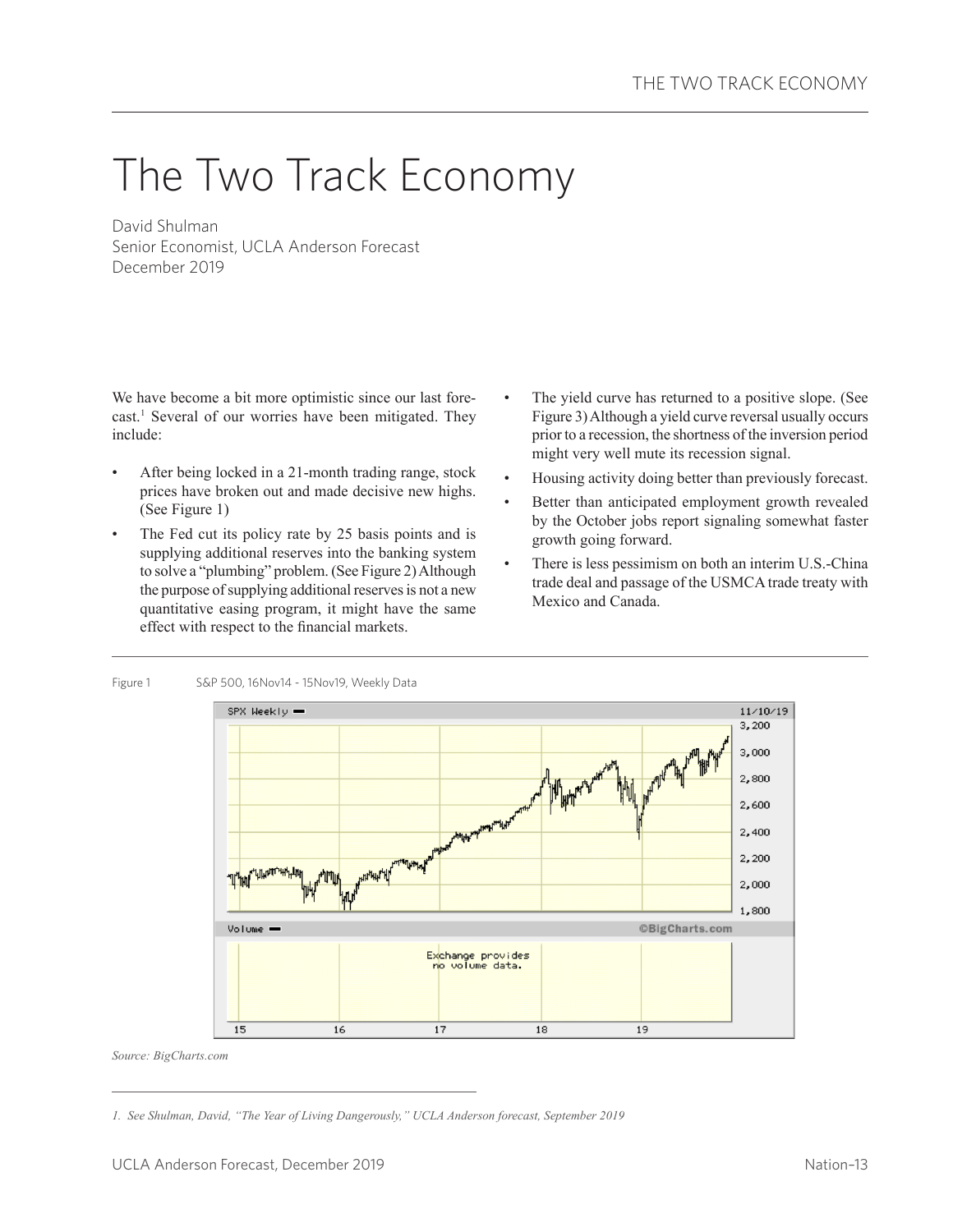## THE TWO TRACK ECONOMY



*Source: Federal Reserve Board via FRED*





*Source: Federal Reserve Board via FRED*

As a result, we are backing away from our long-held forecast of a 3-2-1 economy where real GDP growth on a fourth quarter – fourth quarter basis would be 3% in 2018, 2% in 2019 and 1% in 2020. We now anticipate that growth in 2020 will be 1.7% compared to 1.25% previously. So, call it roughly a 3-2-2 forecast with 1.9% growth in 2021. But make no mistake there remains a significant risk of recession in late 2020, albeit somewhat less than we previously thought. For those who say that we can't have a recession in a presidential election year, I would note that recessions occurred in 1960, 1980, and 2008; all presidential election years.<sup>2</sup>

For the past year economic performance has diverged as strong consumer spending has masked significant weakness in business investment. (See Figures 4 and 5) **You can characterize this as a two-track economy.** This result is somewhat surprising because most observers including us had assumed that the significant reduction in business taxation coming from the 2017 tax act would spur a capital spending boom. Obviously, that has not occurred as growing trade tensions have made it difficult for businesses to plan ahead especially with respect to global supply chains. Indeed, real business fixed investment actually declined in

*<sup>2.</sup> The recession of 2001 started in the first quarter of that year making the 2000 election year a close call.*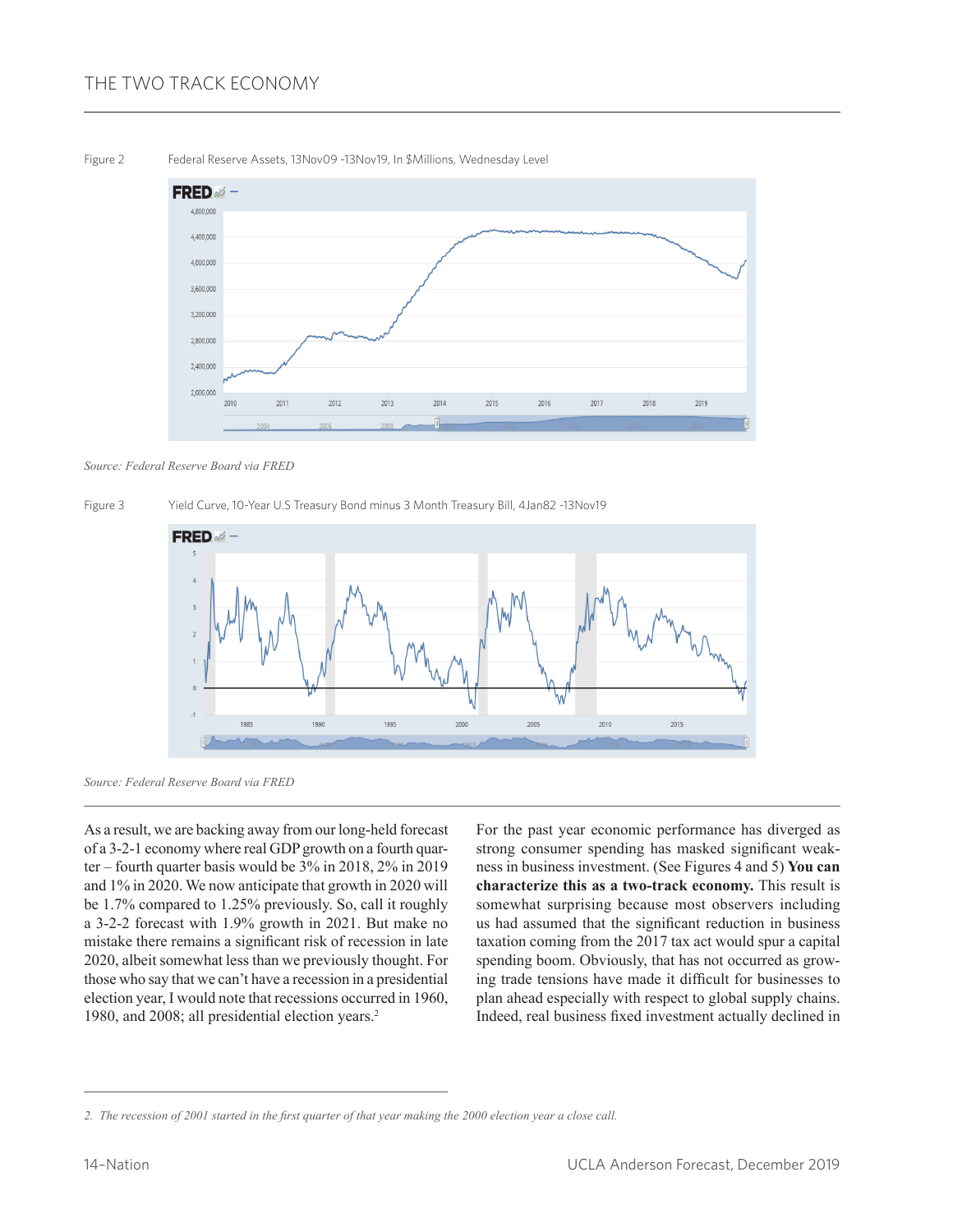both the second and third quarters of this year. Nevertheless, we think the worst is over and we anticipated a modest recovery over the next two years.

Aside from strong spending on intellectual property, the outlook for overall business fixed investment growth will remain modest with actual declines in structures investment which is being dampened by weak spending in the oil patch. We would note that the strong increase of 4.1% in the first quarter of 2020 is due to our assumption that Boeing begins to ship its long grounded 737-Max airplane to airline customers that quarter.

As you will note from Figure 4 we are forecasting a reduction in the growth in real consumer spending that will work to eliminate the recent divergence between it and business spending. Why? There is a real problem emerging in automobile credit. Lending terms have been extended to seven years and many automobile loans are underwater at the initial underwriting.3 Would you believe a \$27,000 Jeep Cherokee with a \$45,000 loan? This type of behavior is very reminiscent of home lending during the 2004-2007 bubble years. As a result, with delinquencies rising, we expect there



*Source: U.S. Department of Commerce; UCLA Anderson Forecast*

will be an agonizing reappraisal of lending standards in the second half of 2020 that will likely reduce the current run rate of 17 million units a year to below 15 million units in late 2020. (See Figure 6)



*Source: U.S. Department of Commerce; UCLA Department of Commerce*



*<sup>3.</sup> See Andriotis, Anna Maria and Ben Eisen, "Car Loans Force more Borrowers Underwater," The Wall Street Journal (online), November 9, 2019 and Chaney, Sarah, Auto Borrowing Rises Amid low Interest Rates, Solid Economy," The Wall Street Journal(online), November 14,2019*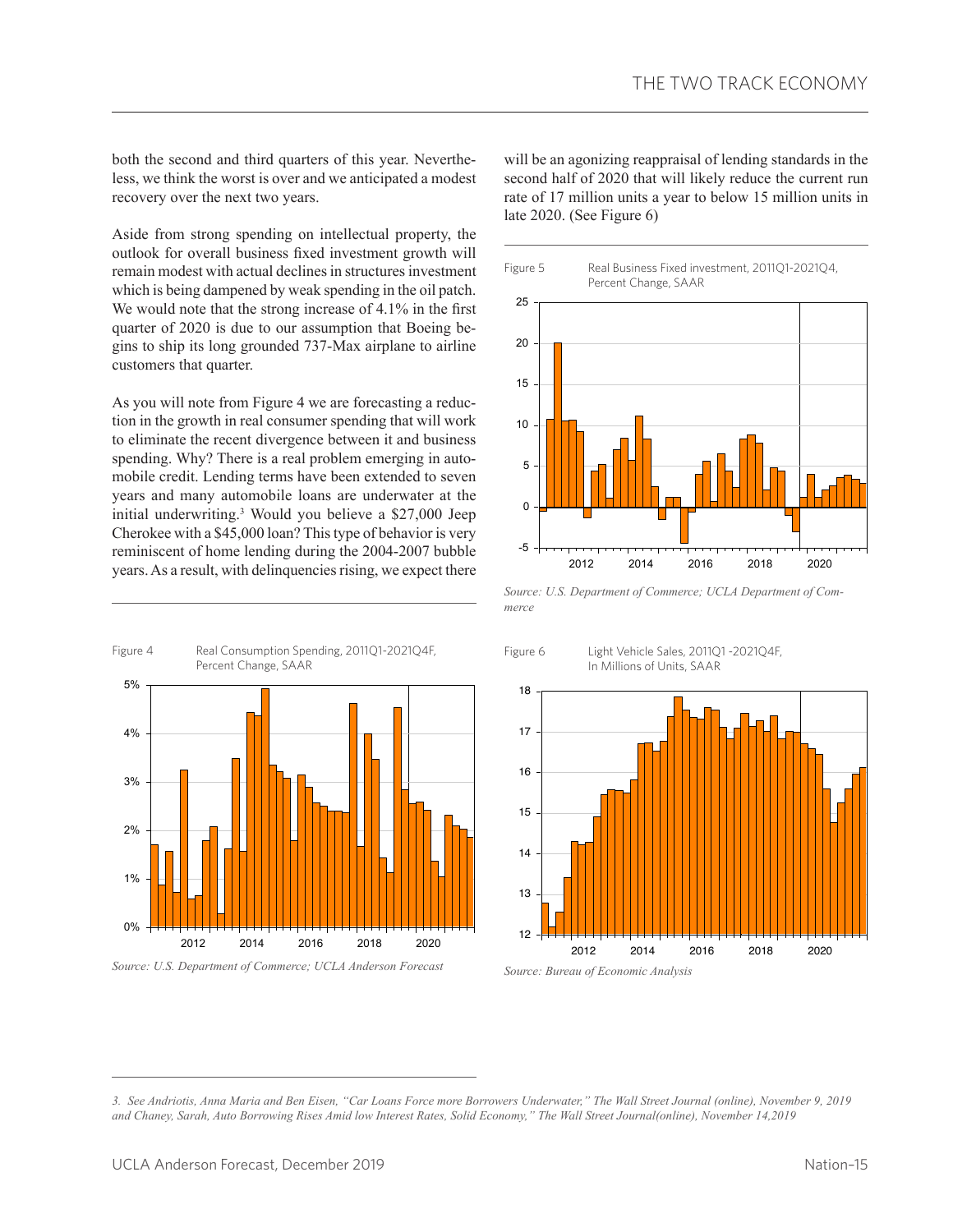As was mentioned above we believe that the economy will remain on a 2% growth path from 2019 – 2021. (See Figure 7) In this environment payroll employment growth will decelerate from the 170,000/month averaged this year through October to about 80,000/month in 2020 and 50,000/month in 2021. (See Figure 8) Temporary census hiring will positively affect the data in the second quarter and negatively affect it in the third quarter of next year. In our view the unemployment rate will bottom at 3.4% in the second quarter of 2020 and then gradually rise to 3.8% by late 2021. (See Figure 9)



*Source: U.S. Department of Commerce and UCLA Anderson Forecast*



Figure 8 Payroll Employment, 2011Q1 – 2021Q4F, Millions, SA

*Source: U.S. Bureau of Labor Statistics and UCLA Anderson Forecast*



*Source: U.S. Bureau of Labor Statistics and UCLA Anderson Forecast*

#### Federal Reserve Policy

Federal Reserve Board Chairman Jerome Powell effectively made a major policy announcement at his press conference after the September meeting of the Federal Open Market Committee. **In essence he said that there will a very high bar for the Fed to further lower its benchmark federal funds rate and that there will be an even higher bar to raise the rate.** Thus, the markets should not expect further cuts. We previously forecast that the Fed would cut in December, instead the Fed cut in September. Because we forecast a significant weakening in economy in the second half of 2020 we have penciled in another 25 basis point cut in the fourth quarter of that year. (See Figure 10)



*Source: Federal Reserve Board and UCLA Anderson Forecast*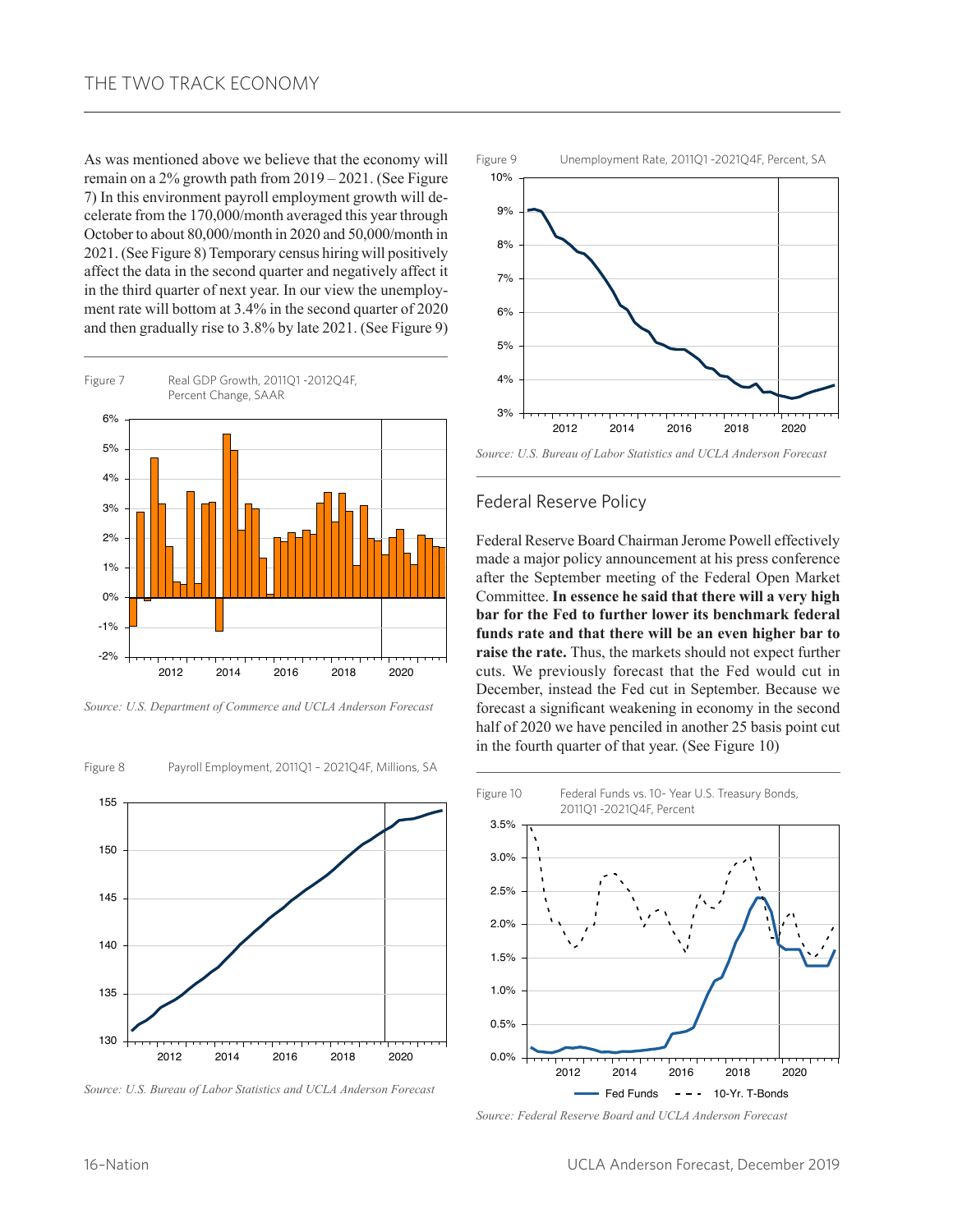His higher bar for a rate increase is based on inflation consistently exceeding the Fed's 2% target. We expect that to happen in late 2021, hence we expect a 25 basis point increase late in that year. (See Figures 10 and 11) We do this only to signal that the Fed Funds rate won't remain at 1.38% forever. In this environment we expect that yields the 10-Year U.S. Treasury bond remain in a low 1.5% - 2.25% range.



*Source: U.S. Bureau of Labor Statistics and UCLA Anderson Forecast*

#### Housing Activity Plateaus

Housing activity continues to be range bound between 1.25 million and 1.3 million starts. (See Figure 12) Although this level of activity is more than double the lows reached during the Great Recession it still remains somewhat below the long-term historical average of 1.4-1.5 million units and well below the two million plus years associated with booms. Although our current forecast can be characterized as tepid it is 6% and 4% above what we forecast just three months ago for 2020 and 2021, respectively.



### Export Growth Stays Weak

The combination of trade tensions (apparently lessening), near recession conditions in Europe, sluggish growth in Latin America and softer growth in China along with a strong dollar make for a hostile environment for U.S. exporters. After being essentially flat in 2019 real export growth is forecast to be 3.3% and 1.9% in 2020 and 2021, respectively. (See Figure 13) The reason for the uptick in the first quarter of 2020 is again our assumption that the 737-Max will ship to customers in the first quarter of 2021 as most of those customers are foreign air carriers.



*Source: U.S. Department of Commerce and UCLA Anderson Forecast*